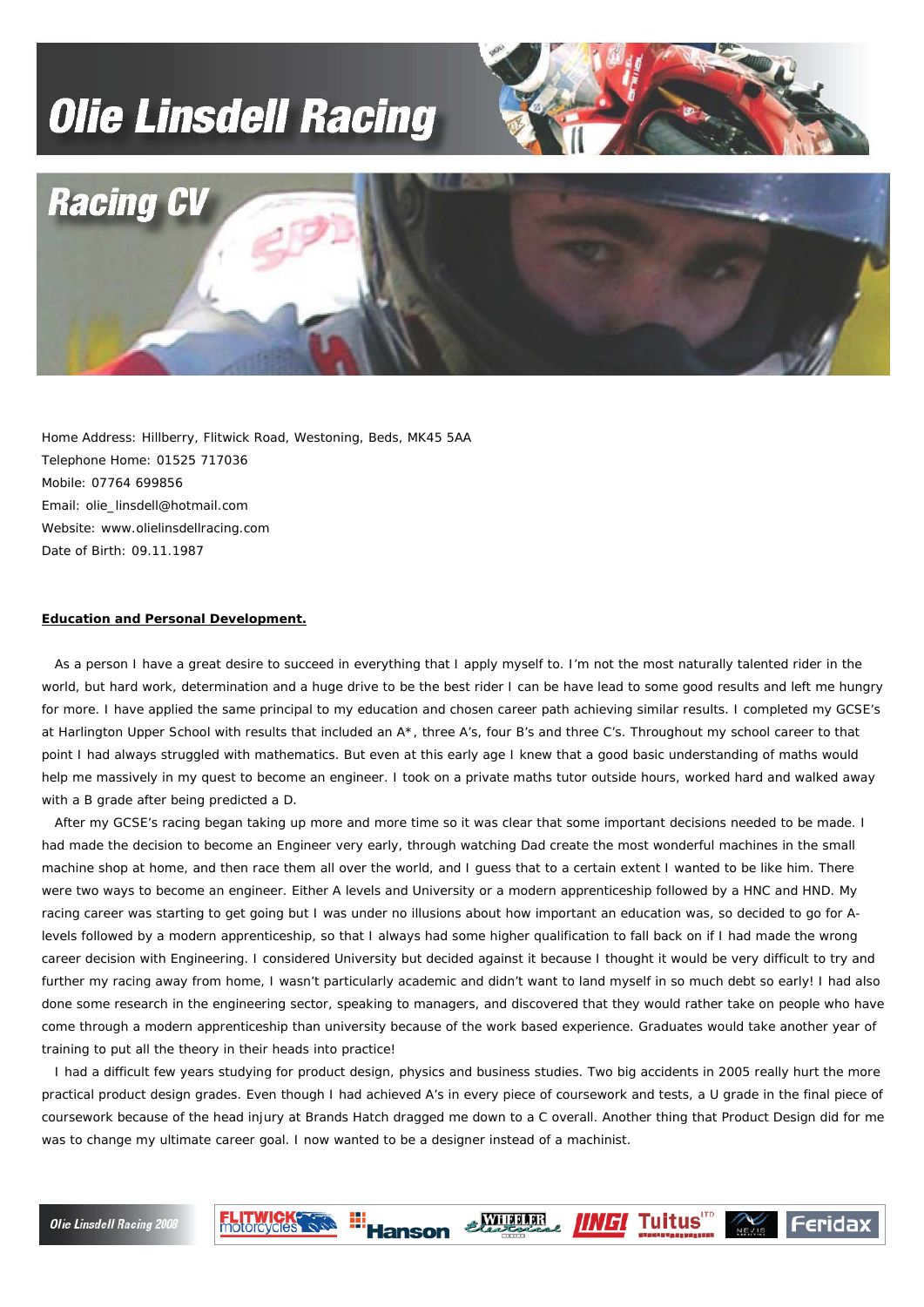I knew that this would require a whole lot more work, and would take far longer, but I was sure it would be worth it. Within the design course was my first contact with computer aided design and I immediately became almost obsessed with it. It enabled me to put down the exact ideas I had in my head, to paper. I was not a good illustrator so this is a massive help. I set about teaching myself a few different programs and took an extra evening class at nearby Barnfield College, two evenings a week to get a City and Guilds level three qualification. Infact by the end of my A-levels I had pretty much taught myself to be competent in most of the major design systems, Solidworks, I-deas, Catia, Pro-Desktop and AutoCAD.

 In Business studies I knuckled down and got a solid B grade, just two marks from an A. Physics was difficult for me as it was very academic and involved memorising a lot of formulas and I simply couldn't see the relation to real life, a very important aspect of my learning style. In the end I passed with an E grade, no thanks to the teacher, who neither I nor the class as a whole saw eye to eye with…

 From sixth form I began my modern apprenticeship with a company in nearby Bedford, Wichita Clutch. They specialise in the design and manufacture of bespoke clutches and brakes for the marine and mining industry. I spent the first 18 months machining and inspecting components, gaining valuable experience about how components are made, a very important aspect of design. Alongside this I studied for my national certificate in Mechanical Engineering, and found the more adult learning environment, that was geared towards real situations much more to my liking. I passed with a double distinction grade and the award for outstanding achievement in engineering. I was also awarded the apprentice of the year award from Bedford Training Group.

 During my time at Wichita I became increasingly more frustrated. By the end of the first 6 months I was working on my own, making the same parts day in day out. I had the same targets as the fully qualified members of staff and it seemed like they had lost the true meaning of an apprenticeship, and were simply using me as cheap labour. I began to feel that the apprenticeship was a bit false as the job was only preparing me for a job at Wichita. I would never be able walk into any other engineering job and work competently, quickly. The final straw came when I was organising the 2008 season. I had been doing lots of overtime at very short notice, working very hard at college and putting up with no training plan. Unfortunately it was all take and no give with Wichita refusing to make any compromise with me about holiday or time off, so I though it best to look for somewhere else, for the sake of both of my careers.

 I managed to find a perfect placement with which to finish my apprenticeship at Micro Precision in Hemel Hempstead. It is a far more up to date shop, specialising in aerospace and Formula One work. I have a deal with the managing director to be allowed as much unpaid holiday as I need for racing purposes and for him to support me through my HNC and HND, with the sole purpose of training me in all of the different areas required for a top engineer. In the next three years I hope to finish my HNC and HND with similar results to my national certificate, continue to add to my work based knowledge at Micro and complete my NVQ levels three and four. There is then the option to take a year at University to top up to a degree in mechanical engineering as well as staying dedicated to my racing career. It's a long road but I truly think it gives me the best chance of the career I desire and allows me to stay committed to furthering my racing career both on the short circuits and the international road races.

## **Personal Qualities.**

 As I mentioned earlier I'm highly motivated to succeed in everything that I do. If I put my mind to something I will generally succeed through a combination of hard work and a never give up attitude. If I don't understand something I will try all I can to figure it out, instead of leaving it a mystery. Having always been around the motorcycling world I have a good understanding of what is needed to succeed but have also had it drummed into me that it is not the be all and end all. I'm very hard working and have sacrificed a great deal over the past five years to be good at things that I may not have been naturally talented in. I'm not afraid of hard work and at the moment I'm holding down a full time job, a heavy training regime, completing a degree level certificate, racing at the weekends, keeping sponsors (and a girlfriend!) happy, maintaining a website….. the list goes on.

 I passed both my car and bike tests just six months after my seventeenth birthday and therefore hold two clean licences. I'm planning on sitting my HGV test this winter as it would be very helpful with racing. I'm highly motivated, and will do anything I can to succeed in both my passions; Engineering and Racing. Both of them are a massive commitment but I believe that I want them badly enough to succeed one way or another. I'm not financially motivated and my main priority is to gain the experience I need to enable me to become a top class engineer and racer.

**SALIDERER** 

**IINGI** Tuitus

Feridax

**Hansor** 

**FLITWICK®**